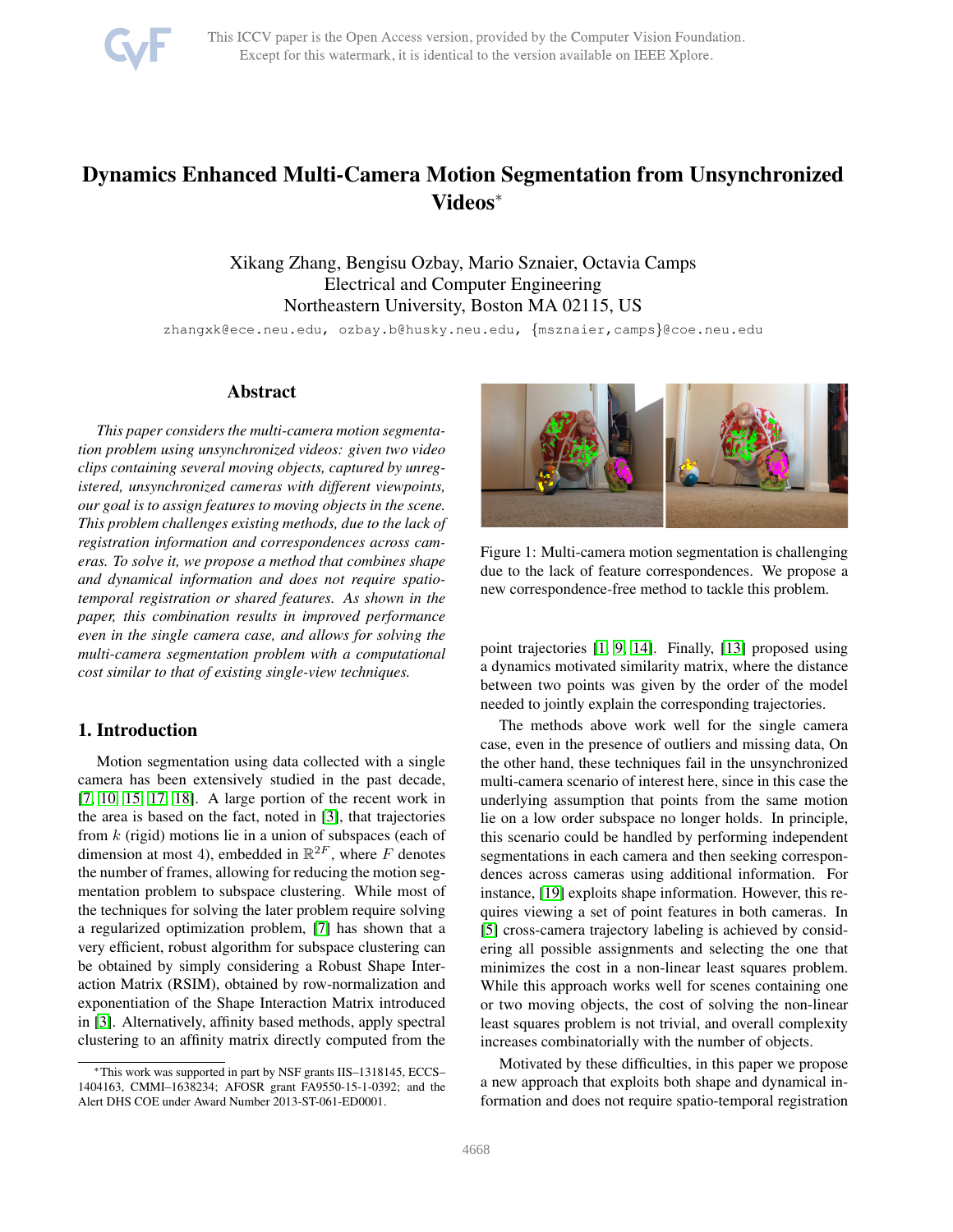

Figure 2: Diagram of the proposed method. The main idea is to combine information from a Multi-Camera Shape Interaction Matrix (McRSIM) and a Manifold Dynamic Distance (MDD) matrix, obtained using the Jensen-Bregman LogDet Divergence (JBLD), into a single affinity matrix W. The cluster labels are obtained by performing spectral clustering on this matrix.

or shared features. Indeed, the only assumption used by the method is that the number of moving objects is invariant across cameras. The main observation motivating the proposed method is that, under affine camera models, the dynamical models underlying the motion of each rigid body are invariant under spatial rotation/translations and temporal offsets. Thus, a suitable defined distance between these models can be used, combined with a spectral clustering approach to assign points to objects, even if these points are observed by different cameras, not necessarily synchronized. As we show in the paper, such a distance can be efficiently computed by considering the manifold distance between Gram matrices corresponding to given trajectories, computed on the symmetric positive definite (SPD) matrix manifold. Since the "manifold dynamic distance" (MDD) feature is complementary to the shape feature used in RSIM (essentially based on geometric considerations, rather than dynamics), both can be combined to obtain an improved segmentation, even in the single camera case. While in principle the multi-camera case can be handled by considering this new feature alone, we show that a suitable multi-camera extension of RSIM (McRSIM) can be obtained by aligning the principal directions of the shape matrix across cameras. When combined with the new dynamics feature, McRSIM leads to a multi-camera robust motion segmentation algorithm that substantially outperforms approaches relying on dynamical or geometric information alone.

## Paper contributions:

- Single camera case: We introduce a new feature, SPD manifold dynamic distance between trajectories (MDD), and show that, when combined with existing geometricbased features, the resulting algorithm outperforms the state of the art. This is illustrated using the Hopkins 155 data set.
- Multiple camera case:
	- We show that the MDD feature is invariant to affine transformations and time delays and thus can directly

be used to perform multi-camera motion segmentation with unsynchronized cameras under a very mild condition: The same number of rigid motions must be observed across video sequences. There is no need for any number of points to be visible in both cameras or restrictions on the view-point difference or time offset.

- We introduce a multi-camera generalization of the shape interaction matrix (McRSIM), obtained by considering velocities, rather than positions, and aligning the principal directions of the shape matrix. For a given set of points, McRSIM is also invariant to affine spatial transformations and time delays.
- We propose a multi-camera motion segmentation algorithm based upon performing normalized spectral clustering on an affinity matrix obtained by combining the two features. Since its computational complexity is dominated by the complexity of performing a singular value decomposition on the data matrix, it can comfortably handle very large data sets. The advantages of this algorithm are illustrated both with a synthetic experiment using the Hopkins 155 data set, where, in each sequence half of the points are rotated/translated or delayed, and a new multi-camera data set, specifically created to benchmark this scenario.

# 2. Preliminaries

#### 2.1. Notation

| $\mathcal{S}^n$                       | set of symmetric matrices in $\mathbb{R}^{n \times n}$       |  |  |  |  |  |  |
|---------------------------------------|--------------------------------------------------------------|--|--|--|--|--|--|
| $\mathcal{S}_+^n(\mathcal{S}_{++}^n)$ | set of positive-semidefinite (-definite)                     |  |  |  |  |  |  |
|                                       | matrices in $\mathbb{R}^{n \times n}$                        |  |  |  |  |  |  |
| $\mathbf{x}(\mathbf{X})$              | a vector (matrix) in $\mathbb{R}^n(\mathbb{R}^{n \times m})$ |  |  |  |  |  |  |
| $\mathbf{X}(\succeq) > 0$             | $X$ is positive-(semi)definite                               |  |  |  |  |  |  |
| $ \mathbf{X} $                        | determinant of the matrix X                                  |  |  |  |  |  |  |
| $\Omega$                              | Hadamard matrix product $M = X \circ Y$                      |  |  |  |  |  |  |
|                                       | has entries $m_{ij} = x_{ij}y_{ij}$ .                        |  |  |  |  |  |  |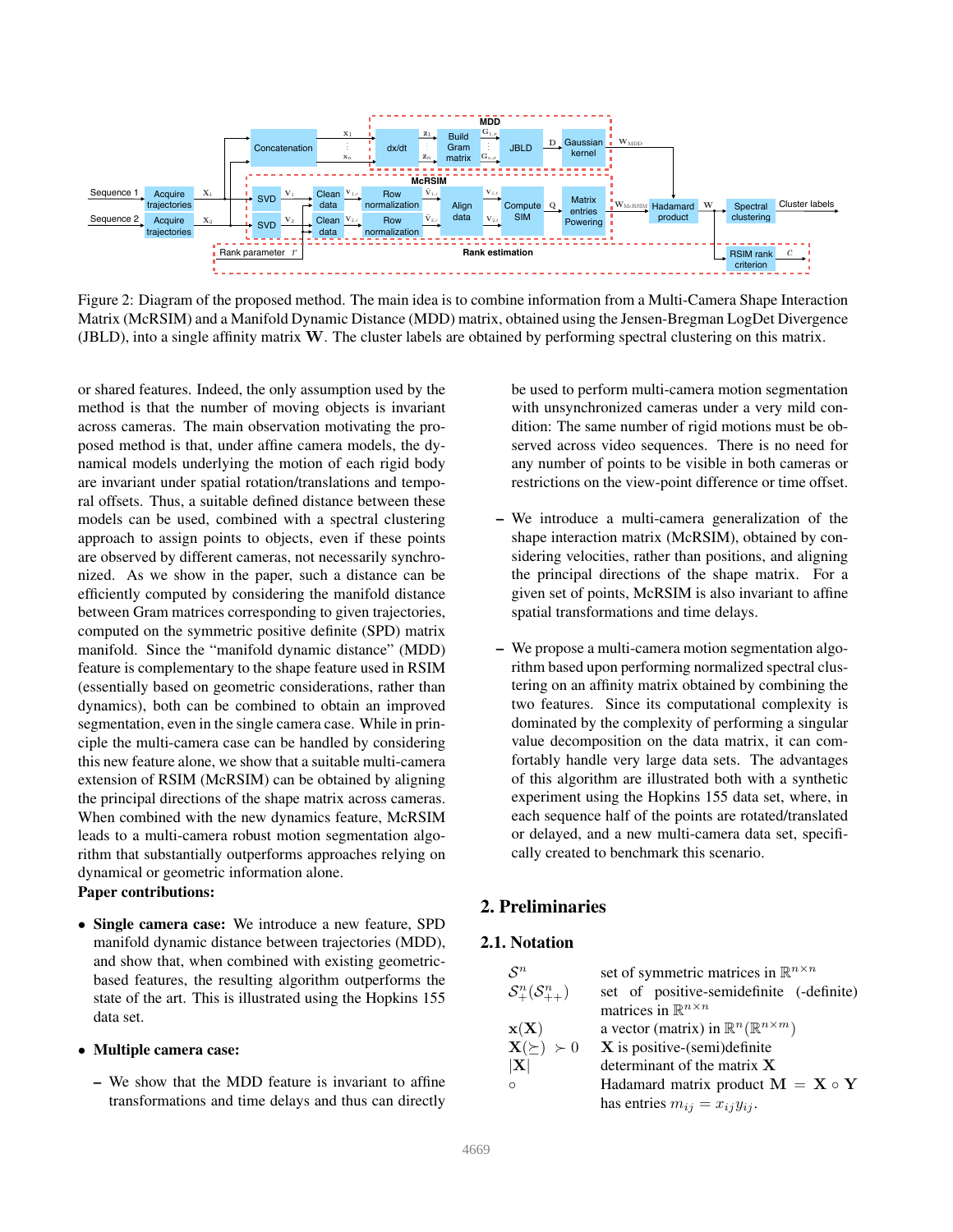#### 2.2. Modeling 3D Rigid Motion

As shown in [\[13\]](#page-8-8), the 3D coordinates at time  $t$  (in the camera frame),  $P(t) = [X(t) Y(t) Z(t)]^T$  of a point P on an object are related to their past values by an ARMA model of the form  $P(t) = \sum_{i=1}^{n} a_i P(t - i)$ , for some n large enough. Here  $a_i$  are scalars that depend only on the motion, and can be estimated, together with  $n$ , from the experimental data by considering the Hankel matrix associated with the trajectories of the point defined by:

$$
\mathbf{H}_n(\mathbf{P}) = \begin{bmatrix} \mathbf{P}(1) & \mathbf{P}(2) & \cdots & \mathbf{P}(n+1) \\ \mathbf{P}(2) & \mathbf{P}(3) & \cdots & \mathbf{P}(n+2) \\ \vdots & \vdots & \ddots & \vdots \\ \mathbf{P}(n) & \mathbf{P}(n+1) & \cdots & \mathbf{P}(2n) \end{bmatrix}
$$
 (1)

Specifically, it can be shown (see for instance [\[16\]](#page-8-11), Chapter 10) that n is the smallest integer such that  $H_n$  is rank deficient, and in that case its null space is spanned by a vector of the form  $\mathbf{r} = \begin{bmatrix} \mathbf{a}^T & -1 \end{bmatrix}^T$ , where  $\mathbf{a} \doteq$  $[a_n \ a_{n-1} \ \ldots \ a_1]^T$ . This observation was exploited in [\[13\]](#page-8-8) to perform single-camera motion segmentation by grouping points according to rank of the Hankel matrix of point-wise differences of time trajectories  $P_i(t) - P_j(t)$ .

# 2.3. A Dynamic Feature Invariant under Affine Transformations and Time Shifts

Suppose that each point in the object undergoes a transformation of the form  $\mathbf{P} \rightarrow \tilde{\mathbf{P}} \doteq \mathbf{AP} + \mathbf{t}$ , where **A** and t are, a given affinity matrix and translation vector, respectively. Assume that the 3D points are viewed using an orthographic camera, that is the 2D coordinates of the points  $\mathbf{p} = \begin{bmatrix} x & y \end{bmatrix}^T$  are given by  $x(t) = X(t), y(t) = Y(t)$ . Let  $v$  and  $\tilde{v}$  denote the corresponding 2D velocities, that is,  $\mathbf{v}(t) = \mathbf{p}(t) - \mathbf{p}(t-1)$  and  $\tilde{\mathbf{v}}(t) = \tilde{\mathbf{p}}(t) - \tilde{\mathbf{p}}(t-1)$ Since  $\mathbf{v}(t) = \mathbf{p}(t) - \mathbf{p}(t-1) = \mathbf{\Pi}[\mathbf{P}(t) - \mathbf{P}(t-1)]$ , and  $\tilde{\mathbf{v}}(t) = \mathbf{\Pi} \mathbf{A} [\mathbf{P}(t) - \mathbf{P}(t-1)],$  where  $\mathbf{\Pi} \doteq \begin{bmatrix} 1 & 0 & 0 \\ 0 & 1 & 0 \\ 0 & 0 & 0 \end{bmatrix}$ , it follows that  $\bf{v}$  and  $\bf{\tilde{v}}$  satisfy:

<span id="page-2-0"></span>
$$
\mathbf{v}(t) = \sum_{i=1}^{n} a_i \mathbf{v}(t-i), \quad \tilde{\mathbf{v}}(t) = \sum_{i=1}^{n} a_i \tilde{\mathbf{v}}(t-i) \quad (2)
$$

From the discussion above, it follows that  $H_n(v)$  and  $H_n(\tilde{v})$  share the same (right) null space, spanned by the vector  $\mathbf{r} = \begin{bmatrix} \mathbf{a}^T & -1 \end{bmatrix}^T$ , that is, the (right) null space of the (velocity) Hankel matrix is invariant to affine + translational transformations. Similarly, since the sequence  $v(t)$  and its time delayed version  $\mathbf{v}(t-\tau)$  both satisfy [\(2\)](#page-2-0), it follows that the corresponding Hankel matrices share the same right null space. These observations are summarized next:

Theorem 1. *Consider the 3D trajectory of a moving point*  $\mathbf{P}(t) = \begin{bmatrix} X(t) & Y(t) & Z(t) \end{bmatrix}^T$  and let  $\mathbf{p}(t)$  denote its *2D orthographic projection. Then, the right null space of the Hankel matrix*  $\mathbf{H}_n(\mathbf{v})$  *obtained from the 2D velocities*  $\mathbf{v}(t) \doteq \mathbf{p}(t) - \mathbf{p}(t-1)$  *is invariant under 3D affine transformations, translations and time delays.*

#### <span id="page-2-3"></span>2.4. Comparing Trajectories

From the discussion above, it follows that points undergoing the same motion will lead to Hankel matrices with the same null space, even if the trajectories are observed by cameras with different viewpoints and a temporal offset. Thus, in principle, 2D points could be assigned to "motions"[1](#page-2-1) comparing the subspace angles between the null spaces of the corresponding (velocity) Hankel matrices. However, a potential difficulty here is that computing these angles requires estimating the rank of these matrices, a difficult task in the presence of noise. To circumvent this difficulty, motivated by the work of [\[20\]](#page-8-12), in this paper, we will use Gram (rather than Hankel) matrices defined as  $G_n(p) \doteq H_n(p)^T H_n(p)^2$  $G_n(p) \doteq H_n(p)^T H_n(p)^2$ . The advantage of using Gram matrices, is that, with a suitable regularization, they can be embedded in the SPD manifold and compared using a number of manifold metrics, without the need for rank estimation, as shown in the following theorem, adapted from [\[20\]](#page-8-12):

<span id="page-2-4"></span>Theorem 2. Given Gram matrices  $G_1, G_2$ , define regular*ized matrices*  $G_{1,\sigma} \doteq G_1/\|G_1\|_F + \sigma I$ ,  $G_{2,\sigma} \doteq$  $\mathbf{G}_2/\|\mathbf{G}_2\|_F + \sigma \mathbf{I}$ , where  $\sigma > 0$ . Then  $\lim_{\sigma\to 0} \delta(\mathbf{G}_{1,\sigma}, \mathbf{G}_{2,\sigma}) \neq \infty$  *if and only if the corresponding Hankel matrices* H1*,* H<sup>2</sup> *have the same (right) null space, where*  $\delta(.,.)$  *denotes a suitable metric in*  $S_{++}$ *.* 

Motivated by computational efficiency considerations, in this paper we will use as manifold metric the Jensen-Bregman LogDet Divergence (JBLD) defined by:

$$
\delta_{\rm ld}^2(\mathbf{X}, \mathbf{Y}) = \log \left| \frac{\mathbf{X} + \mathbf{Y}}{2} \right| - \frac{1}{2} \log |\mathbf{X} \mathbf{Y}| \tag{3}
$$

This metric offers a good compromise between efficiency (since computing it does not require performing singular value decompositions) and approximating the Affine Invariant Riemannian Metric, a true geodesic metric in  $S_{++}$ .

<span id="page-2-1"></span> $1$  Note that the null space of Hankel matrices alone cannot distinguish between objects undergoing exactly the same motion. This issue will be addressed in Section [3.](#page-3-0)

<span id="page-2-2"></span>Prote that this is different from the definition used in [\[20\]](#page-8-12),  $\mathbf{G}$  =  $HH<sup>T</sup>$ . Since  $H = KX$ , where K depends only on the coefficients  $a_i$ and **X** depends on the initial conditions, the choice  $\mathbf{H}^T \mathbf{H}$  leads to matrices whose null-space is independent of the initial conditions, a key feature when seeking to group points that share the same motion model but not necessarily the same initial conditions.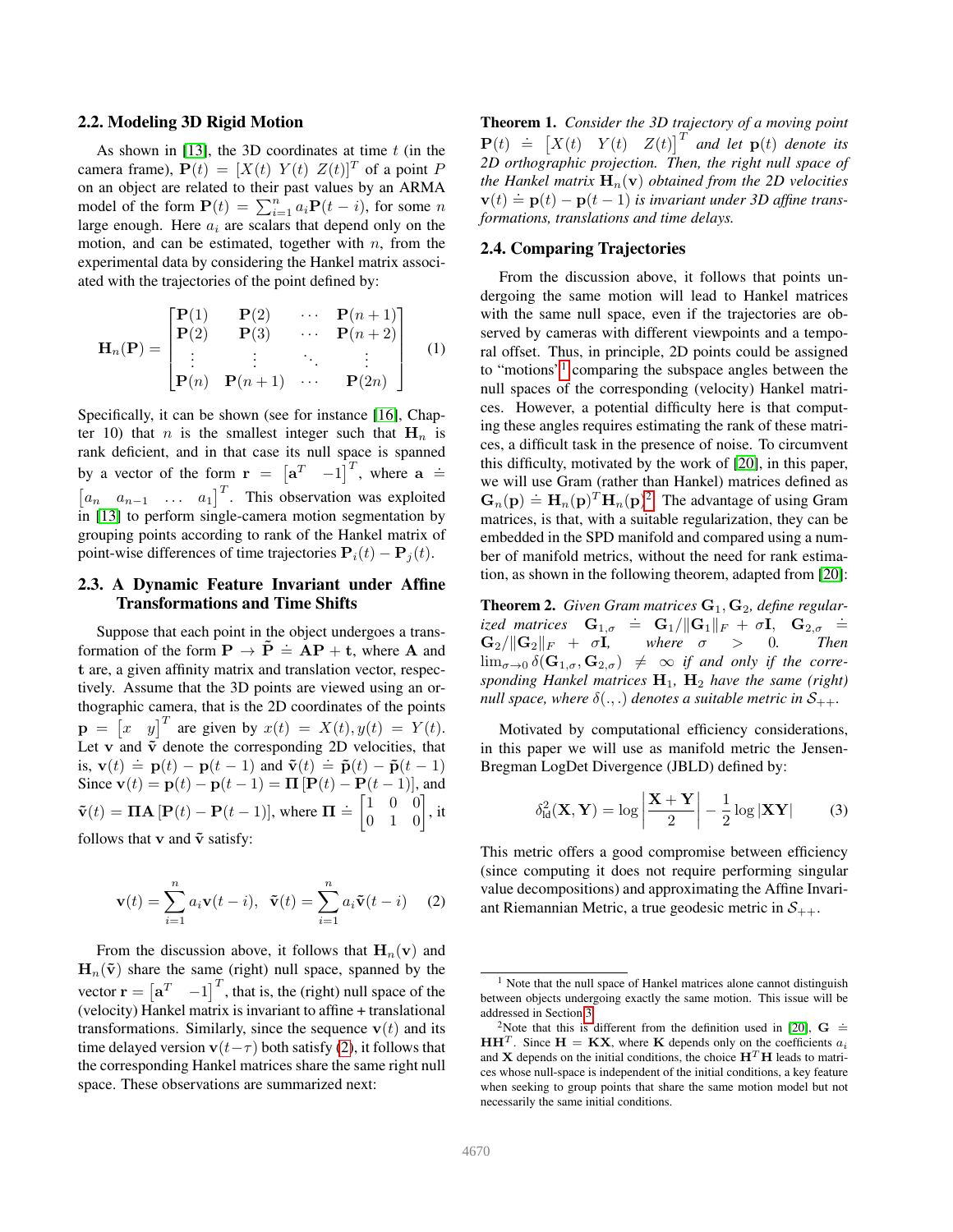#### <span id="page-3-1"></span>2.5. The Robust Shape Interaction Matrix

The seminal work in [\[3\]](#page-8-5) showed that the motion segmentation problem can be solved by considering the shape interaction matrix  $\mathbf{Q} = \mathbf{V}_r \mathbf{V}_r^T$ , where  $\mathbf{V}_r$  denotes the first  $r$  right singular vectors of the data matrix  $X$  and  $r = 4 \times$ (number of independent motions). In the ideal case,  $q_{i,j} \neq 0$  if and only if the pair of points  $(i, j)$  belong to the same motion. Thus, for clean data, motion segmentation can be solved by block-diagonalization. However, as proposed, the shape interaction matrix has an intrinsic bias [\[7\]](#page-8-0), since the intra-class affinity depends on the magnitude of data points (e.g. points closer to the origin have a smaller value than those farther away), leading to relatively poor performance in the presence of noise and outliers. To address this issue, [\[7\]](#page-8-0) proposed using a Robust Shape Interaction Matrix, obtained by row normalization of  $V_r$ , to avoid the magnitude bias noted above, followed by element-wise powering. This last step denoises the affinity matrix, by suppressing small elements while leaving larger elements with values closer to 1 relatively unchanged. As shown in [\[7\]](#page-8-0), combining the robustified SIM with spectral clustering leads to a subspace clustering algorithm that outperforms competing methods, with lower computational costs.

# <span id="page-3-0"></span>3. Dynamics Enhanced Single Camera Segmentation

From the discussion in Section [2.4](#page-2-3) it follows that a suitable affinity matrix that takes into account dynamical information is given by  $W_{\text{ld}} = e^{-D/d_{\text{max}}}$ , where the matrix  $\mathbf{D} \in \mathbb{R}^{n_p \times n_p}$  has entries  $d_{i,j} = \delta_{\text{ld}}^2(\mathbf{G}_{i,\sigma}, \mathbf{G}_{j,\sigma})$  and  $d_{\text{max}}$ is its largest entry. Here  $G_i$  denotes the Gram matrix obtained from the 2D velocities of the point  $p_i$  and  $\sigma$  is a design parameter. Note that, from Theorem [2,](#page-2-4) it follows that, as  $\sigma \to 0$ , ideally the matrix **W** will have  $w_{i,j} = 0$ for points corresponding to different motions. However, on the other hand  $\sigma$  should not be taken too small, to avoid numerical problems. A good compromise is to take  $\sigma$  on the order of magnitude of the estimated noise covariance. Note that  $W_{\text{ld}}$  takes into account only dynamic information. An affinity matrix that considers both the dynamics and the geometry of the scene can be obtained by simply defining the combined affinity matrix  $\mathbf{W} \doteq \mathbf{W}_{\text{ld}} \circ \mathbf{W}_{\text{RSIM}}$ , where the later is the RSIM matrix defined in Section [2.5.](#page-3-1) The complete single camera algorithm is outlined in Algorithm [1.](#page-3-2)

### 4. The Multi-Camera Case

Next, we present the main result of the paper, an algorithm capable of handling multiple cameras and time offsets. Since the matrix  $W_{\text{ld}}$  is view-point and time-delay invariant, in principle one could just use it in combination with spectral clustering to segment the motions. However, as noted in section [2.4,](#page-2-3) such an approach cannot distinguish

<span id="page-3-2"></span>Algorithm 1 RSIM-MDD: Single Camera Motion Segmentation.

- **Input:**  $X \in \mathbb{R}^{3f \times n}$ , a matrix containing all trajectories in a video sequence with homogeneous coordinates,  $k$ , the number of motions;  $r_{\text{max}}$  and  $r_{\text{min}}$ , upper and lower bound of rank  $r$ ;  $\gamma$ , the power parameter.
	- 1:  $s \leftarrow 0$
	- 2: for  $r := r_{\min}$  to  $r_{\max}$  do
- 3:  $s \leftarrow s + 1$
- 4: (Compute RSIM affinity matrix  $W_{RSIM}$ )
- 5:  $[U, S, V] \leftarrow SVD(X)$
- 6:  $\mathbf{V}_r \leftarrow \mathbf{V}(:,1:r)$
- 7:  $\widetilde{\mathbf{V}}_r \leftarrow \text{Normalize each row of } \mathbf{V}_r$ <br>8:  $\mathbf{W}_{\text{RSIM}} \leftarrow \widetilde{\mathbf{V}}_r \widetilde{\mathbf{V}}_r^T$
- 8:  $\mathbf{W}_{\text{RSIM}} \leftarrow \widetilde{\mathbf{V}}_{r} \widetilde{\mathbf{V}}_{r}^{T}$
- 9:  $\mathbf{W}_{\text{RSIM}}(p,q) \leftarrow (\mathbf{W}_{\text{RSIM}}(p,q))^{\gamma}, \forall p, q$
- 10: (Compute MDD affinity matrix  $W_{MDD}$ )
- 11: **for**  $j := 1$  to n **do**
- 12:  $\mathbf{Y} \leftarrow \text{reshape } \mathbf{X}(:,j) \text{ into } 3 \times f \text{ matrix}$
- 13:  $Y \leftarrow$  remove 3rd row of Y which are all ones
- 14: velocity  $\mathbf{A} \leftarrow \mathbf{Y}(:, 2 : \text{end}) \mathbf{Y}(:, 1 : \text{end} 1)$
- 15: **H** $A_{,j} \leftarrow$  Hankelize **A**
- 16:  $\mathbf{G}_j \leftarrow \mathbf{H}_{\mathbf{A},j} \mathbf{H}_{\mathbf{A},j}^T$  $\mathbf{r}$

$$
17: \qquad \qquad \mathbf{G}_{j,\sigma} \leftarrow \mathbf{G}_{j}/\|\mathbf{G}_{j}^{-}\|_{F} + \sigma \mathbf{I}^{r},
$$

18: end for

- 19:  $\mathbf{D}(p,q) \leftarrow \delta_{ld}^2(\hat{\mathbf{G}}_{p,\sigma}, \hat{\mathbf{G}}_{q,\sigma}), \forall p, q$ 20:  $\mathbf{W}_{\text{MDD}}(p,q) = \exp(-\mathbf{D}(p,q)/\max(\mathbf{D}))$ ,  $\forall p,q$ 21: (Compute combined affinity matrix W) 22:  $\mathbf{W}_s \leftarrow \mathbf{W}_{\text{RSIM}} \circ \mathbf{W}_{\text{MDD}}$
- 
- 23: Labels  $\mathbf{z}_s \leftarrow \text{spectral clustering on } \mathbf{W}_s$
- 24:  $c(s) \leftarrow \frac{\text{minCut}\{\mathbf{X}_1, \mathbf{X}_2, \cdots, \mathbf{X}_k\}}{\lambda_k \lambda_{k+1}}$

25: end for

- 26:  $\hat{s} \leftarrow \operatorname{argmin}_{s} c(s)$
- Output:  $z_{\hat{s}}$

objects with the same dynamics. To circumvent this difficulty, next we introduce a modified RSIM matrix that takes into account multiple views and hence can be combined with  $\mathbf{W}_{\text{ld}}$  proceeding in the spirit of Algorithm [1.](#page-3-2)

#### 4.1. A Multi-Camera Shape Interaction Matrix

Suppose that the same set of moving points is observed from two (fixed) cameras whose 3D positions are related by a rotation  $\mathbf{R}_c$  and a translation  $\mathbf{t}_c$ . Let  $\mathbf{s}_i$  denote the 3D homogeneous coordinates of the  $i<sup>th</sup>$  point in the object reference frame and  $P_{i,j}(k)$ ,  $j = 1, 2$  its 3D (homogeneous) coordinates in coordinate system of each camera at time k. Then

$$
\mathbf{P}_{i,1}(k) = \begin{bmatrix} \mathbf{R}(k) & \mathbf{t}(k) \\ \mathbf{0} & 1 \end{bmatrix} \mathbf{s}_i
$$
 (4)

and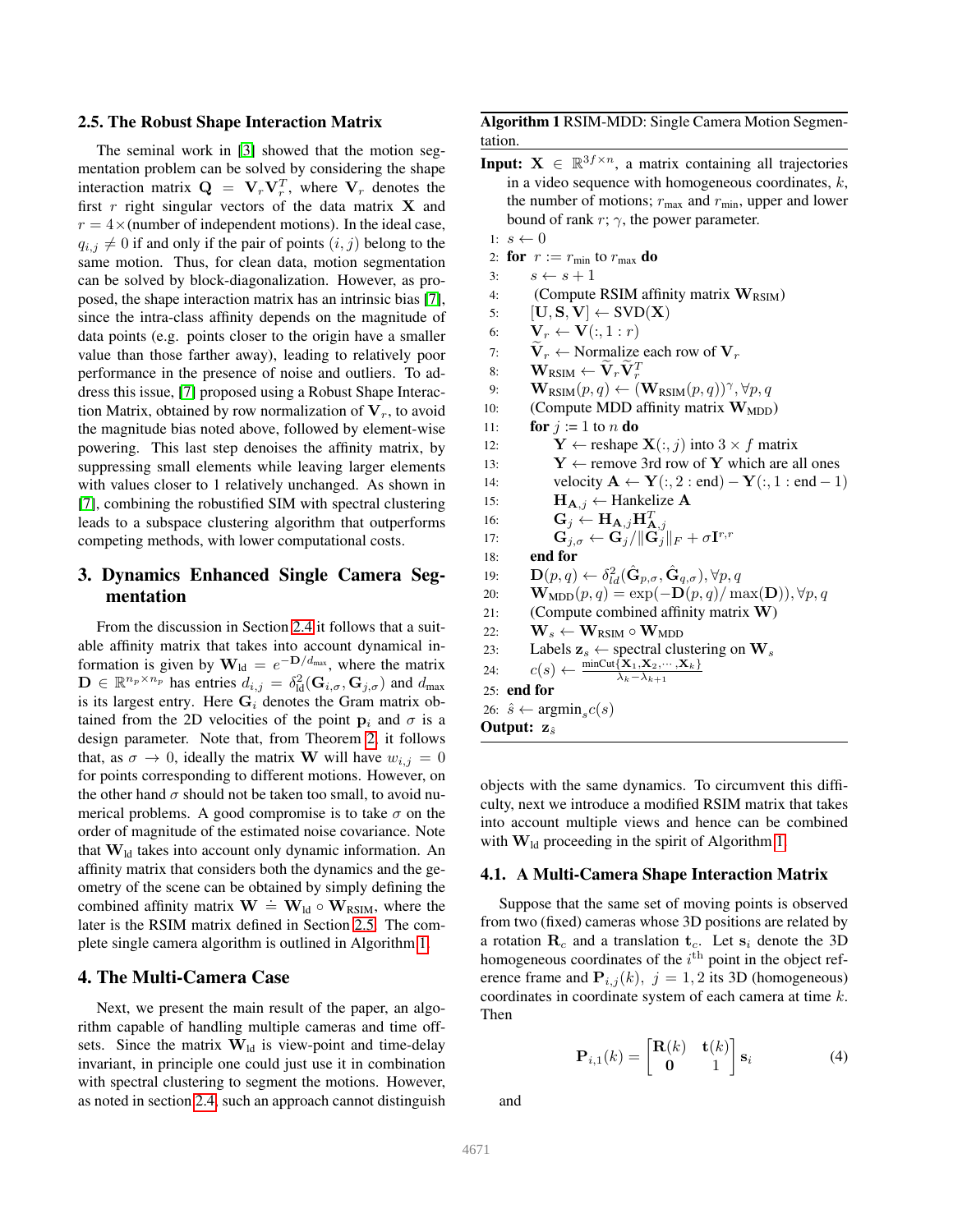$$
\mathbf{P}_{i,2}(k) = \begin{bmatrix} \mathbf{R}_c & \mathbf{t}_c \\ \mathbf{0} & 1 \end{bmatrix} \mathbf{P}_{i,1}(k)
$$

$$
= \begin{bmatrix} \mathbf{R}_c & \mathbf{t}_c \\ \mathbf{0} & 1 \end{bmatrix} \begin{bmatrix} \mathbf{R}(k) & \mathbf{t}(k) \\ \mathbf{0} & 1 \end{bmatrix} \mathbf{s}_i = \begin{bmatrix} \tilde{\mathbf{R}}(k) & \tilde{\mathbf{t}}(k) \\ \mathbf{0} & 1 \end{bmatrix} \mathbf{s}_i
$$
(5)

Thus, it follows that the corresponding 2D data matrices in coordinate frames of each camera satisfy

$$
\mathbf{X}_1 = \mathbf{M}\mathbf{S}, \ \mathbf{X}_2 = \tilde{\mathbf{M}}\mathbf{S} \tag{6}
$$

where S is a matrix whose  $i^{\text{th}}$  column is  $s_i$  and the motion matrices  $M$ ,  $M$  have (block) rows of the form:

$$
\mathbf{M}_k = \mathbf{\Pi} [\mathbf{R}(k) \quad \mathbf{t}(k)] \text{ and } \tilde{\mathbf{M}}_k = \mathbf{\Pi} [\tilde{\mathbf{R}}(k) \quad \tilde{\mathbf{t}}(k)]
$$

Consider now the case of  $K$  moving objects, with the same set of points observed by the two cameras. From this discussion, it follows that as long as  $rank(\mathbf{X}_1) = rank(\mathbf{X}_2) =$ 4K, then their respective row spaces are spanned by the row space of S, which, in turn is spanned by  $V_{r,1}^T$  and  $V_{r,2}^T$ . Hence, given  $V_{r,1}$  and  $V_{r,2}$ , there exists some orthogonal matrix  $\mathbf{R}_v \in \mathbb{R}^{r \times r}$  such that  $\mathbf{V}_{r,1} = \mathbf{V}_{r,2} \mathbf{R}_v$ . It can be easily shown that one such matrix is given by

<span id="page-4-0"></span>
$$
\mathbf{R}_v = \mathbf{V}_{r,2}^T \mathbf{V}_{r,1} \tag{7}
$$

since

$$
\mathbf{V}_{r,1} = \mathbf{V}_{r,2} \mathbf{R}_v = \mathbf{V}_{r,2} \mathbf{V}_{r,2}^T \mathbf{V}_{r,1} =
$$
  
(**I** –  $\mathbf{V}_{r,2}^{\perp} (\mathbf{V}_{r,2}^{\perp})^T) \mathbf{V}_{r,1} = \mathbf{V}_{r,1}$  (8)

where the last equality follows from the fact that  $V_{1,r}$  and  $\mathbf{V}_{2,r}$  span the same subspace and hence  $(\mathbf{V}_{2,r}^{\perp})^T \mathbf{V}_{1,r} = 0$ . Note that this matrix is precisely the one that rotates the subspaces so that their corresponding angle becomes zero.

In the case where sets of points observed by two cameras are different, the derivation above no longer holds. Nevertheless, one would expect that there exists a matrix  $\mathbf{R}_v$ closely aligning the subspaces spanned by  $V_{1,r}$  and  $V_{2,r}$ . Intuitively, if there is enough information on each camera to determine the shape of the object, then it should be possible to (approximately) align the principal directions of the shapes, as viewed by each camera. In this case,  $\mathbf{R}_v$  can be found by solving the following optimization problem:

$$
\min_{\mathbf{R}} \|\mathbf{V}_{1,r} - \mathbf{V}_{2,r}\mathbf{R}\|_F \text{ subject to } \mathbf{R}^T \mathbf{R} = \mathbf{I} \qquad (9)
$$

where, if needed, the matrices  $V_{i,r}$  are padded with zero columns, so that the dimensions are compatible. It is not hard to show that the explicit solution for this problem is precisely given by [\(7\)](#page-4-0). This reasoning suggests using the following multi-camera shape interaction matrix:

<span id="page-4-1"></span>
$$
\mathbf{Q}_v \doteq \begin{bmatrix} \mathbf{V}_{1,r} \\ \mathbf{V}_{2,r} \mathbf{R}_v \end{bmatrix} \begin{bmatrix} \mathbf{V}_{1,r}^T & \mathbf{R}_v^T \mathbf{V}_{2,r}^T \end{bmatrix} \tag{10}
$$

where  $\mathbf{R}_v$  is given by [\(7\)](#page-4-0). Note that  $(1, 1)$  and  $(2, 2)$  blocks of  $\mathbf{Q}_v$  are precisely  $\mathbf{Q}_1$  and  $\mathbf{Q}_2$ , the shape interaction matrices in each camera, while  $(1,2)$  and  $(2,1)$  blocks provide cross-camera shape information. Finally, a robust version of  $\mathbf{Q}_v$  can be obtained by row normalization as in [\[7\]](#page-8-0).

#### 4.2. Dynamics Enhanced Multi-Camera Segmentation

The discussion in the previous section suggests that an affinity matrix combining multi-camera dynamic and geometric information is given by  $\mathbf{W} \doteq \mathbf{W}_{\text{Id}} \circ \mathbf{W}_{\text{McRSIM}}$ , where  $\mathbf{W}_{\text{McRSIM}}$  is obtained from  $\mathbf{Q}_v$  defined in [\(10\)](#page-4-1) by row normalization and exponentiation. This motivates the multi-camera motion segmentation Algorithm [2.](#page-4-2)

# <span id="page-4-2"></span>Algorithm 2 Multi camera motion segmentation with McRSIM-MDD

```
Input: Data matrices \mathbf{X}_i \in \mathbb{R}^{3f \times n_i}, i = 1, 2, \cdots, mwhere n_i is the number of trajectories in the ith camera;
       k (number of motions); r_{\text{max}} and r_{\text{min}} (upper and lower
       bound of \frac{\text{rank}}{\text{number of motions}}); \gamma (the power parameter).
  1: s \leftarrow 02: for r := r_{\min} \cdot k to r_{\max} \cdot k do
  3: (Compute McRSIM affinity matrix W_{MCRSIM})
  4: for i := 1 to m do
  5: [\mathbf{U}_i, \mathbf{S}_i, \mathbf{V}_i] \leftarrow \text{SVD}(\mathbf{X}_i)6: \mathbf{V}_{i,r} \leftarrow \mathbf{V}_i(:,1:r)7: \widetilde{\mathbf{V}}_{i,r} \leftarrow \text{Normalize each row of } \mathbf{V}_{i,r}<br>8: end for
            end for
  9: n_{\text{max}} \leftarrow \max\{n_1, n_2, \cdots, n_m\}10: Suppose n_l = n_{\text{max}}, then
11: \mathbf{V}_{l,t} \leftarrow \mathbf{V}_{l,r}12: for i := 1 to m do
13: if i := 1 then
 14: \mathbf{M} \leftarrow \widetilde{\mathbf{V}}_{i,r}^T \widetilde{\mathbf{V}}_{l,r}(1:n_i,:)15: [\mathbf{U}_{\mathbf{M}}, \mathbf{S}_{\mathbf{M}}, \mathbf{V}_{\mathbf{M}}] \leftarrow \text{SVD}(\mathbf{M})16: R ← \mathbf{U}_{\mathbf{M}} \mathbf{V}_{\mathbf{M}}^T17: \mathbf{V}_{i,t} = \mathbf{V}_{i,r} \mathbf{R}18: end if
19: end for
 20: \mathbf{V}_t \leftarrow \begin{bmatrix} \mathbf{V}_{1,t}^T & \mathbf{V}_{2,t}^T & \cdots & \mathbf{V}_{m,t}^T \end{bmatrix}^T21: \mathbf{W}_{\text{McRSIM}} \leftarrow \mathbf{V}_t \mathbf{V}_t^T22: \mathbf{W}_{\text{McRSIM}}(p,q) \leftarrow (\mathbf{W}_{\text{McRSIM}}(p,q))^{\gamma}, \forall p, q23: (Compute MDD affinity matrix W_{\text{MDD}})
 1
25: (Compute combined affinity matrix W)
26: \mathbf{W}_s \leftarrow \mathbf{W}_{\text{McRSIM}} \circ \mathbf{W}_{\text{MDD}}27: Labels z_s \leftarrow spectral clustering on W_s28: c(s) \leftarrow \frac{\text{minCut}\{\mathbf{\hat{X}}_1, \mathbf{X}_2, \cdots, \mathbf{X}_k\}}{\lambda_k - \lambda_{k+1}}, \quad s \leftarrow s+129: end for
 30: \hat{s} \leftarrow \operatorname{argmin}_{s} c(s)Output: z_{\hat{s}}
```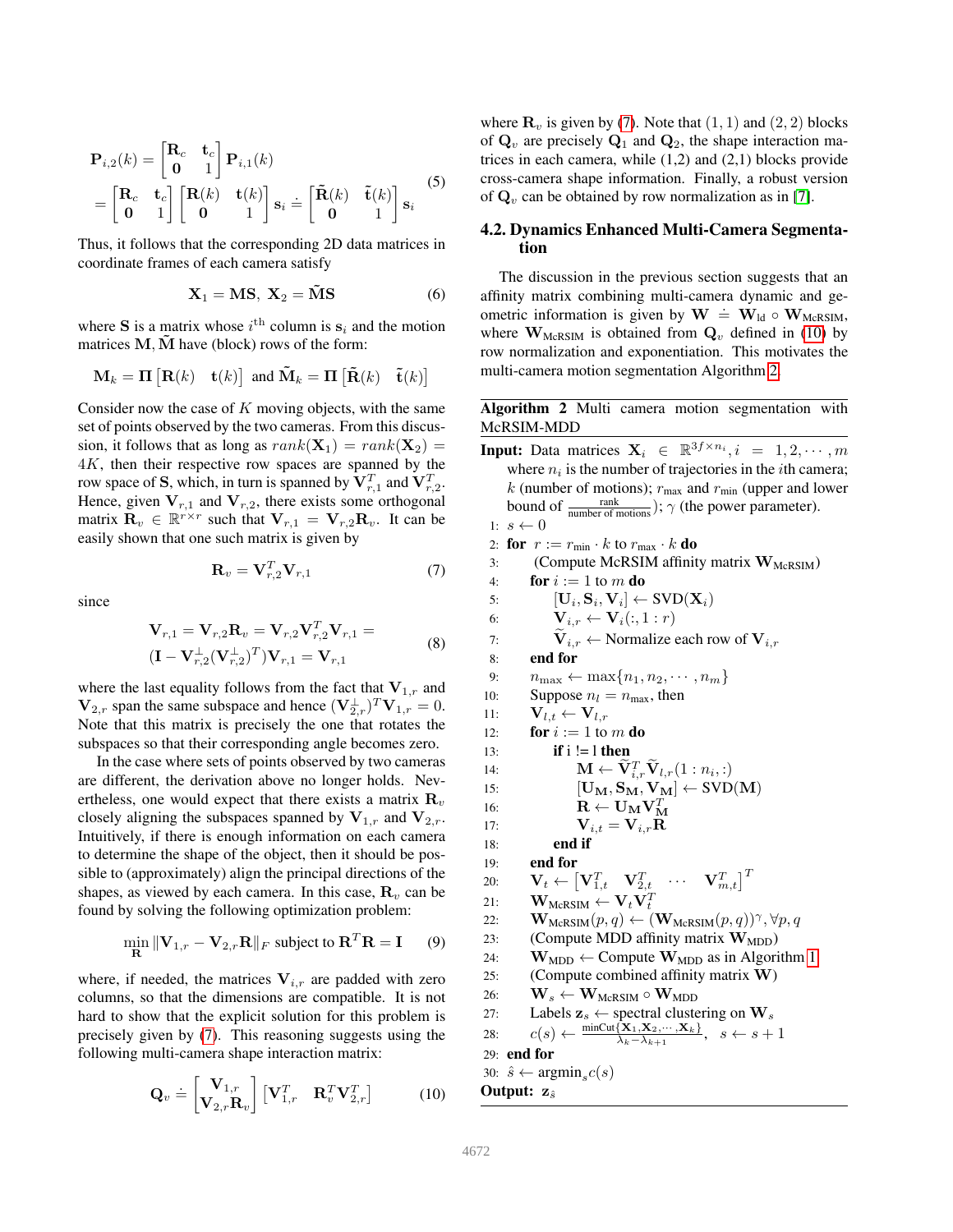Algorithm [2](#page-4-2) is robust to gross contamination due to the following reasons: Firstly, RSIM has built-in robustness [\[7\]](#page-8-0). Secondly, in the presence of gross contamination, the null space of the corrupted Gram matrix will be generally closer to the true one than to those corresponding to other motions. Hence the JBLD will yield a smaller distance to the true motion. In addition, it can be modified to handle missing data, as follows: (i) use RSIM-M [\[7\]](#page-8-0) in lieu of RSIM and (ii) if the data in  $[t_1, t_2]$  is missing, ignore it and form the Hankel matrices  $H_1$ ,  $H_2$  from trajectories in [0,  $t_1 - 1$ ] and Framer matrices  $H_1$ ,  $H_2$  non-adjectories in [0, 01  $-1$ ] and  $[t_2+1, F]$ , respectively. The matrix  $G_m = H_1^T H_1 + H_2^T H_2$ has the same null space of the "complete" matrix G and thus can be used in its place in the algorithm.

For benchmarking purposes, we introduce Algorithm [3,](#page-5-0) where we first perform motion segmentation in each camera, followed by computing the Stein mean [\[2\]](#page-7-1) of the regularized Gram matrices of all trajectories in a cluster. Crosscamera matching is posed as a linear assignment problem between these means and solved using the code from [\[8\]](#page-8-13).

<span id="page-5-0"></span>Algorithm 3 Two cameras motion segmentation with RSIM-MDD-LA

**Input:** Data matrices  $\mathbf{X}_i \in \mathbb{R}^{3f \times n_i}, i = 1, 2$  where  $n_i$  is the number of trajectories in the *i*th camera;  $k$  (number of motions);  $r_{\text{max}}$  and  $r_{\text{min}}$  (upper and lower bound of  $\frac{\text{rank}}{\text{number of motions}}$ ;  $\gamma$  (the power parameter). 1: for  $i := 1$  to 2 do

2:  $\mathbf{z}_i \leftarrow$  Perform RSIM-MDD algorithm on  $\mathbf{X}_i$ 

- 3: (Put together data in the same cluster)
- 4: **for**  $j := 1$  to  $k$  **do**
- 5: initialize a set  $\mathbb{S}_i \leftarrow \emptyset$
- 6: end for
- 7: **for**  $l := 1$  to  $n_i$  **do**
- 8: Compute  $\hat{\mathbf{G}}_{l,\sigma}$

```
9: \mathbb{S}_{z_{il}} = \mathbb{S}_{z_{il}} \cup {\hat{\mathbf{G}}_{l,\sigma}}
```
- 10: end for
- 11: (Get Stein mean from each cluster)
- 12: **for**  $j := 1$  to k **do**
- 13:  $\mathbf{M}_{ij} \leftarrow \text{get Stein mean of all elements in } \mathbb{S}_j$
- 14: end for
- 15: end for
- 16: (Match cluster labels between two cameras) 17:  ${\bf D}_{pq} = \delta_{\rm ld}({\bf M}_{1p}, {\bf M}_{2q}), \ \forall p, q = 1, 2, \cdots, k$
- 18: Matching index  $y \leftarrow$  linear assignment (LA) on D
- 19:  $\mathbf{z}_{2l} \leftarrow \mathbf{y}_{\mathbf{z}_{2l}}, \ \forall l = 1, 2, \cdots, n_2$
- Output:  $z_1, z_2$

# 5. Experimental results

In this section, we illustrate the effectiveness of the proposed method, both in single and multi-camera scenarios. In all cases we used  $\gamma = 3.5$  for all RSIM related methods.

#### 5.1. Hopkins 155 data set

The results of this experiment (Table [1\)](#page-5-1), illustrate the fact that combining dynamic and geometric information leads to improved results, even in the single camera case.

<span id="page-5-1"></span>Table 1: % Clustering error on Hopkins 155 data set. (R)SIM means (Robust) Shape Interaction Matrix ([\[7\]](#page-8-0))[\[3\]](#page-8-5); SSC means Sparse Subspace Clustering; [\[4\]](#page-8-14); LRR means Low Rank Representation[\[12\]](#page-8-15); LRR-H and LRR-H2 mean LRR with the heuristic [\[4\]](#page-8-14) and [\[11\]](#page-8-16); EDSC means Efficient Dense Subspace Clustering [\[6\]](#page-8-17); EDSC-H means EDSC with Heuristic.

| Methods   | <b>SIM</b> | <b>SSC</b> | <b>LRR</b> | LRR- | LRR-           | <b>EDSC</b> | <b>EDSC- RSIM</b> |      | <b>RSIM-</b> |
|-----------|------------|------------|------------|------|----------------|-------------|-------------------|------|--------------|
|           |            |            |            | Н    | H <sub>2</sub> |             | Н                 |      | MDD          |
|           | 2 motions  |            |            |      |                |             |                   |      |              |
| Mean      | 6.50       | 1.53       | 4.10       | 2.13 | 1.33           | 2.67        | 0.86              | 0.78 | 0.52         |
| Median    | 1.14       | 0.00       | 0.22       | 0.00 | 0.00           | 0.00        | 0.00              | 0.00 | 0.00         |
| 3 motions |            |            |            |      |                |             |                   |      |              |
| Mean      | 12.26      | 4.40       | 9.89       | 4.03 | 2.51           | 8.06        | 2.49              | 1.77 | 1.55         |
| Median    | 6.12       | 6.22       | 0.56       | 1.43 | 0.00           | 2.53        | 0.21              | 0.28 | 0.25         |
| Overall   |            |            |            |      |                |             |                   |      |              |
| Mean      | 7.80       | 2.18       | 5.41       | 2.56 | 1.60           | 4.04        | 1.23              | 1.01 | 0.75         |
| Median    | 1.53       | 0.00       | 0.53       | 0.00 | 0.00           | 0.30        | 0.00              | 0.00 | 0.00         |

## 5.2. Modified Hopkins 155 data set with rotation and translation

To test the proposed multi-camera segmentation algorithm in a scenario with a known ground truth, we performed an experiment where the Hopkins 155 data set was used to generate simulated multi-camera data. To this effect, we randomly selected, in each sequence, half of the trajectories. These trajectories were rotated 45° and moved to the right by 300 pixels and downward by 200 pixels to simulate data obtained from a second camera, rotated and translated with respect to the first. Note that in this scenario there are no common trajectories across cameras. The results of these experiments are shown in Table [2.](#page-6-0) In all cases {method}-MDD denotes using the affinity matrix obtained from the Hadamard product of the affinity matrix from {method} and MDD. The suffix LA means performing {method} on each view, computing the Stein mean of each cluster and using a Linear Assignment (LA) [\[8\]](#page-8-13) to match cluster labels in different cameras. Note that here, the error rate of RSIM is much larger than in the single camera case, illustrating its difficulty in handling rotations and translations. On the other hand, these transformations are readily handled by the McRSIM-MDD method.

### 5.3. Modified Hopkins 155 data set with time delay

The goal here is to test the effect of a time delay between the two cameras. To simulate this situation, we randomly divided the trajectories of each sequence in the Hopkins 155 data set into two sets. Suppose the total number of frames is F and the time delay is  $\tau$  frames. We picked Frames 1 to  $F - \tau$  in the first set, and for Set 2, we picked Frames  $\tau + 1$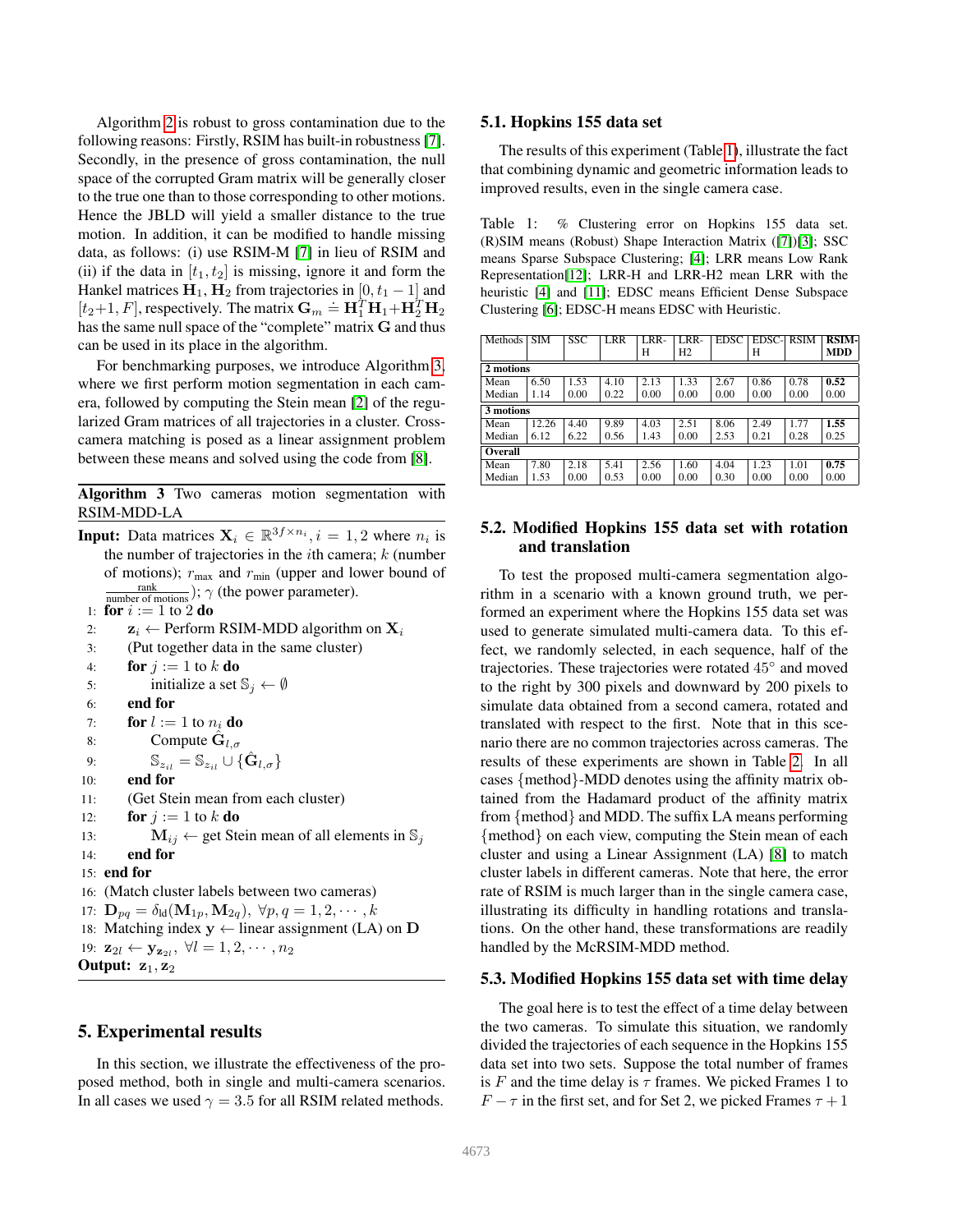<span id="page-6-0"></span>Table 2: Clustering error (in %) on Hopkins 155 data set with half its trajectories rotated 45° and translated 300 pixels in x axis and 200 pixels in y axis. Parameters are  $r_{\text{min}} = 1$ ,  $r_{\text{max}} = 4$  for all RSIM and McRSIM related methods.

| Methods                   | <b>SSC</b>                            | SSC-       | SSC-   | $LRR-H2$ | $LRR-H2-$  | $LRR-H2-$ | <b>RSIM</b> | RSIM-      | RSIM-  | <b>McRSIM</b> | McRSIM-    |
|---------------------------|---------------------------------------|------------|--------|----------|------------|-----------|-------------|------------|--------|---------------|------------|
|                           |                                       | <b>MDD</b> | MDD-LA |          | <b>MDD</b> | MDD-LA    |             | <b>MDD</b> | MDD-LA |               | <b>MDD</b> |
|                           | 2 motions clustering error (in $\%$ ) |            |        |          |            |           |             |            |        |               |            |
| Mean                      | 33.28                                 | 32.04      | 3.28   | 17.97    | 16.89      | 3.23      | 25.73       | 25.94      | 2.10   | 0.98          | 0.83       |
| Median                    | 43.46                                 | 42.71      | 0.00   | 15.54    | 12.31      | 0.00      | 30.82       | 31.82      | 0.00   | 0.00          | 0.00       |
|                           | 3 motions clustering error (in $\%$ ) |            |        |          |            |           |             |            |        |               |            |
| Mean                      | 44.29                                 | 43.89      | 8.20   | 26.33    | 25.76      | 6.33      | 30.18       | 27.03      | 2.34   | 2.40          | 2.09       |
| Median                    | 46.84                                 | 46.79      | 5.06   | 26.81    | 26.56      | 1.80      | 33.33       | 31.40      | 0.28   | 0.67          | 0.58       |
|                           | Overall clustering error (in $\%$ )   |            |        |          |            |           |             |            |        |               |            |
| Mean                      | 35.77                                 | 34.72      | 4.39   | 19.86    | 18.90      | 3.93      | 26.74       | 26.18      | 2.15   | 1.30          | 1.11       |
| Median                    | 44.35                                 | 44.34      | 0.00   | 19.23    | 18.10      | 0.00      | 31.82       | 31.82      | 0.00   | 0.00          | 0.00       |
| Running time (in seconds) |                                       |            |        |          |            |           |             |            |        |               |            |
| Total                     | 88.46                                 | 186.38     | 118.84 | 138.61   | 242.16     | 241.02    | 28.19       | 131.24     | 94.58  | 28.01         | 129.72     |
| Avg                       | 0.57                                  | 1.20       | 0.77   | 0.89     | 1.56       | 1.55      | 0.18        | 0.85       | 0.61   | 0.18          | 0.84       |

<span id="page-6-1"></span>Table 3: Clustering error (in %) on Hopkins 155 data set with half its trajectories delayed 4 frames. Parameters are  $r_{min} = 1$ ,  $r_{max} = 4$ for all RSIM and McRSIM related methods.

| Methods                   | <b>SSC</b>                            | SSC-       | SSC-   | $LRR-H2$ | $LRR-H2-$  | $LRR-H2-$ | <b>RSIM</b> | RSIM-      | RSIM-  | <b>McRSIM</b> | McRSIM-    |
|---------------------------|---------------------------------------|------------|--------|----------|------------|-----------|-------------|------------|--------|---------------|------------|
|                           |                                       | <b>MDD</b> | MDD-LA |          | <b>MDD</b> | MDD-LA    |             | <b>MDD</b> | MDD-LA |               | <b>MDD</b> |
|                           | 2 motions clustering error (in $\%$ ) |            |        |          |            |           |             |            |        |               |            |
| Mean                      | 23.23                                 | 22.82      | 3.59   | 18.64    | 19.22      | 5.53      | 9.21        | 9.67       | 2.93   | 1.57          | 0.94       |
| Median                    | 26.11                                 | 25.86      | 0.00   | 7.74     | 12.22      | 0.00      | 0.00        | 0.00       | 0.00   | 0.00          | 0.00       |
|                           | 3 motions clustering error (in $\%$ ) |            |        |          |            |           |             |            |        |               |            |
| Mean                      | 35.34                                 | 34.84      | 8.96   | 31.66    | 31.98      | 11.12     | 28.53       | 27.82      | 4.43   | 2.22          | 2.14       |
| Median                    | 45.92                                 | 43.78      | 5.39   | 35.53    | 36.96      | 3.80      | 33.33       | 33.33      | 0.48   | 0.67          | 0.64       |
|                           | Overall clustering error (in $\%$ )   |            |        |          |            |           |             |            |        |               |            |
| Mean                      | 25.96                                 | 25.54      | 4.80   | 21.58    | 22.10      | 6.79      | 13.57       | 13.78      | 3.27   | 1.71          | 1.21       |
| Median                    | 33.33                                 | 31.71      | 0.00   | 25.68    | 26.16      | 0.00      | 0.27        | 0.26       | 0.00   | 0.00          | 0.00       |
| Running time (in seconds) |                                       |            |        |          |            |           |             |            |        |               |            |
| Total                     | 86.77                                 | 180.95     | 118.69 | 128.86   | 226.92     | 225.83    | 26.35       | 125.42     | 91.04  | 27.86         | 128.26     |
| Avg                       | 0.56                                  | 1.17       | 0.77   | 0.83     | 1.46       | 1.46      | 0.17        | 0.81       | 0.59   | 0.18          | 0.83       |
|                           |                                       |            |        |          |            |           |             |            |        |               |            |

to F. Thus trajectories from Camera 2 have a delay of  $\tau$ frames relative to those of Camera 1. As shown in Table [3,](#page-6-1) McRSIM combined with Gram JBLD has much lower error rate than other methods, illustrating its robustness to delays.

#### 5.4. Multi-view motion segmentation data set

To test the proposed algorithms with real-world data, we created a new data set, RSL 12, consisting of 12 pairs of two camera sequences, captured using common phone cameras, and thus, unsynchronized. We used KLT trackers to extract trajectories from each video sequences and manually labeled each motion cluster. The clustering results, shown in Table [4,](#page-7-2) illustrate that, in multi-camera scenarios, the proposed McRSIM-MDD based method outperforms stateof-the-art clustering methods such as RSIM and SSC. It is worth nothing that in all cases, the use of single camera methods in each view, followed by a Linear Assignment using the MDD feature (in the spirit of Algorithm 3) yielded near optimal performance, illustrating the advantages of using dynamic information.

#### 5.5. Hopkins 155 data set with gross contamination

To show that the proposed method is robust to gross con-

tamination, we used a modified version of Hopkins 155 data set. From all tracked feature points in each video, we replaced 5% entries with random values from uniform distribution between −1 and 1 (Note that since we used normalized data, all entries are between  $-1$  and 1). We ran each video 10 times with different random seed. Tables [5](#page-7-3) and [6](#page-7-4) show that the proposed method performs better than RSIM both in the single and multi-camera cases.

#### 5.6. Hopkins 12 Real Sequences with Missing data

To show that the proposed method is robust to missing entries, we experimented on Hopkins 12 Real Sequences With Missing Data. As too-short trajectories do not contain enough dynamic information, we removed the trajectories whose number of visible entries is less than 5. Tables [7](#page-7-5) and [8](#page-7-6) indicate that the adapted method McRSIM-M-MDD performs best, both in single and multi-camera scenarios.

#### 6. Conclusions

In this paper, we address the problem of multi-camera motion segmentation on possibly asynchronous videos. The proposed method exploits both shape and motion cues and does not require that the same features appear in both views.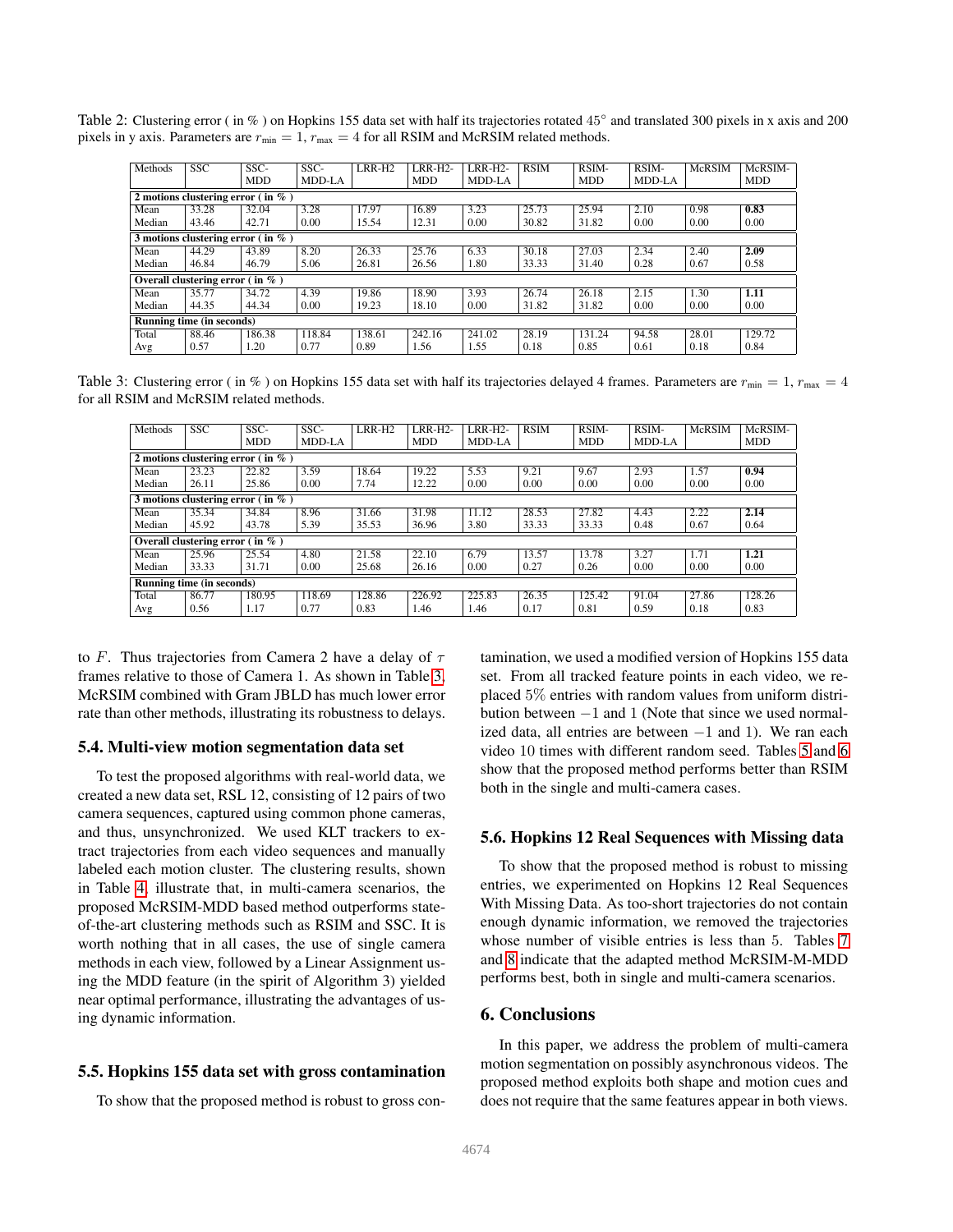| Methods                   | <b>SSC</b>                            | SSC-<br><b>MDD</b> | SSC-<br>MDD-LA | LRR-H <sub>2</sub> | $LRR-H2-$<br><b>MDD</b> | LRR-H2-<br>MDD-LA | <b>RSIM</b> | RSIM-<br><b>MDD</b> | RSIM-<br>MDD-LA | <b>McRSIM</b> | McRSIM-<br><b>MDD</b> |
|---------------------------|---------------------------------------|--------------------|----------------|--------------------|-------------------------|-------------------|-------------|---------------------|-----------------|---------------|-----------------------|
|                           |                                       |                    |                |                    |                         |                   |             |                     |                 |               |                       |
|                           | 2 motions clustering error (in $\%$ ) |                    |                |                    |                         |                   |             |                     |                 |               |                       |
| Mean                      | 2.78                                  | 2.78               | 0.00           | 9.54               | 9.40                    | 0.00              | 8.72        | 8.68                | 0.00            | 0.03          | 0.00                  |
| Median                    | 0.00                                  | 0.00               | 0.00           | 2.91               | 2.51                    | 0.00              | 0.20        | 0.20                | 0.00            | 0.00          | 0.00                  |
|                           | 3 motions clustering error (in $\%$ ) |                    |                |                    |                         |                   |             |                     |                 |               |                       |
| Mean                      | 8.36                                  | 7.22               | 0.29           | 29.55              | 29.45                   | 0.32              | 24.08       | 23.98               | 0.00            | 0.00          | 0.00                  |
| Median                    | 2.70                                  | 2.70               | 0.00           | 33.29              | 33.29                   | 0.00              | 32.41       | 32.41               | 0.00            | 0.00          | 0.00                  |
|                           | Overall clustering error (in $\%$ )   |                    |                |                    |                         |                   |             |                     |                 |               |                       |
| Mean                      | 5.57                                  | 5.00               | 0.15           | 19.54              | 19.43                   | 0.16              | 16.40       | 16.33               | 0.00            | 0.02          | 0.00                  |
| Median                    | 0.95                                  | 0.95               | 0.00           | 25.70              | 25.70                   | 0.00              | 7.72        | 7.41                | 0.00            | 0.00          | 0.00                  |
| Running time (in seconds) |                                       |                    |                |                    |                         |                   |             |                     |                 |               |                       |
| Total                     | 24.46                                 | 53.58              | 29.55          | 19.22              | 51.80                   | 42.42             | 3.25        | 35.18               | 20.50           | 3.03          | 34.56                 |
| Avg                       | 2.04                                  | 4.46               | 2.46           | 1.60               | 4.32                    | 3.53              | 0.27        | 2.93                | 1.71            | 0.25          | 2.88                  |

<span id="page-7-2"></span>Table 4: Clustering error ( in %) on Multiview Motion RSL 12 data set. Parameters are  $r_{\text{min}} = 1$ ,  $r_{\text{max}} = 2$  for all RSIM and McRSIM related methods.

<span id="page-7-3"></span>Table 5: Clustering error ( in % ) on Hopkins 155 sequence with grossly contaminated entries (%5 corrupted).

| $\%$           | <b>RSIM</b> | <b>RSIM-MDD</b> |  |  |  |  |  |  |
|----------------|-------------|-----------------|--|--|--|--|--|--|
| 2 motions      |             |                 |  |  |  |  |  |  |
| Mean           | 17.22       | 16.97           |  |  |  |  |  |  |
| Median         | 12.32       | 12.15           |  |  |  |  |  |  |
|                | 3 motions   |                 |  |  |  |  |  |  |
| Mean           | 28.90       | 28.78           |  |  |  |  |  |  |
| Median         | 25.63       | 25.53           |  |  |  |  |  |  |
| <b>Overall</b> |             |                 |  |  |  |  |  |  |
| Mean           | 19.86       | 19.64           |  |  |  |  |  |  |
| Median         | 17.99       | 17.71           |  |  |  |  |  |  |

<span id="page-7-4"></span>Table 6: Clustering error ( in % ) on Hopkins 155 sequence with grossly contaminated entries (%5 corrupted). Half the trajectories are rotated 45◦ and serve as Camera 2.

| Methods        | <b>RSIM</b> | RSIM-      | <b>McRSIM</b> | McRSIM-    |  |  |  |  |  |
|----------------|-------------|------------|---------------|------------|--|--|--|--|--|
|                |             | <b>MDD</b> |               | <b>MDD</b> |  |  |  |  |  |
| 2 motions      |             |            |               |            |  |  |  |  |  |
| Mean           | 31.76       | 31.39      | 21.79         | 21.64      |  |  |  |  |  |
| Median         | 34.66       | 34.05      | 22.52         | 22.19      |  |  |  |  |  |
| 3 motions      |             |            |               |            |  |  |  |  |  |
| Mean           | 45.05       | 44.77      | 36.13         | 36.02      |  |  |  |  |  |
| Median         | 47.42       | 47.32      | 35.66         | 35.41      |  |  |  |  |  |
| <b>Overall</b> |             |            |               |            |  |  |  |  |  |
| Mean           | 34.76       | 34.41      | 25.03         | 24.89      |  |  |  |  |  |
| Median         | 38.67       | 38.19      | 25.95         | 25.97      |  |  |  |  |  |

We introduce a new feature, MDD, as a dynamics based comparison of point trajectories which is invariant to affine transformations and time delays and is complementary to geometric based features used in most of the common motion segmentation methods. Additionally, we propose a multi-camera generalization of RSIM, McRSIM, which is substantially more robust to affine transformations and time <span id="page-7-5"></span>Table 7: Clustering error ( in % ) on Hopkins 12 Real Motion Sequences With Incomplete Data.

| $\mathcal{O}_0$ | <b>RSIM-M</b> | RSIM-M-MDD |
|-----------------|---------------|------------|
| Mean            | 0.69          | 0.61       |
| Median          | 0.70          | 0.64       |
| Max             | 1.74          | 1.64       |
| Std             | 0.59          | 0.51       |

<span id="page-7-6"></span>Table 8: Clustering error ( in % ) on Hopkins 12 Real Motion Sequences With Incomplete Data. Half of the trajectories are rotated 45◦ and serve as Camera 2.

| Methods | RSIM- | RSIM- |       | McRSIM- McRSIM- |
|---------|-------|-------|-------|-----------------|
|         | М     | M-MDD | М     | M-MDD           |
| Mean    | 35.78 | 35.58 | 7.45  | 7.15            |
| Median  | 38.06 | 37.96 | 1.89  | 1.69            |
| Max     | 47.40 | 47.63 | 31.83 | 31.83           |
| Std     | 11.63 | 11.45 | 11.45 | 11.58           |

delays and can be combined with the MDD feature, leading to an affinity matrix that incorporates multi-camera dynamics and geometric information. Finally, we propose a multicamera motion segmentation algorithm based on spectral clustering on this combined affinity matrix. With both synthetic and real-world experiments on a new data set, specifically created to benchmark this scenario, we show that it achieves better performance than the state of the art. Further, since the computational complexity of the algorithm is dominated by that of the singular value decomposition step, it can comfortably handle large data sets.

### References

- <span id="page-7-0"></span>[1] T. Brox and J. Malik. Object segmentation by long term analysis of point trajectories. In *European conference on computer vision*, pages 282–295. Springer, 2010.
- <span id="page-7-1"></span>[2] A. Cherian, S. Sra, A. Banerjee, and N. Papanikolopoulos. Jensen-bregman logdet divergence with application to